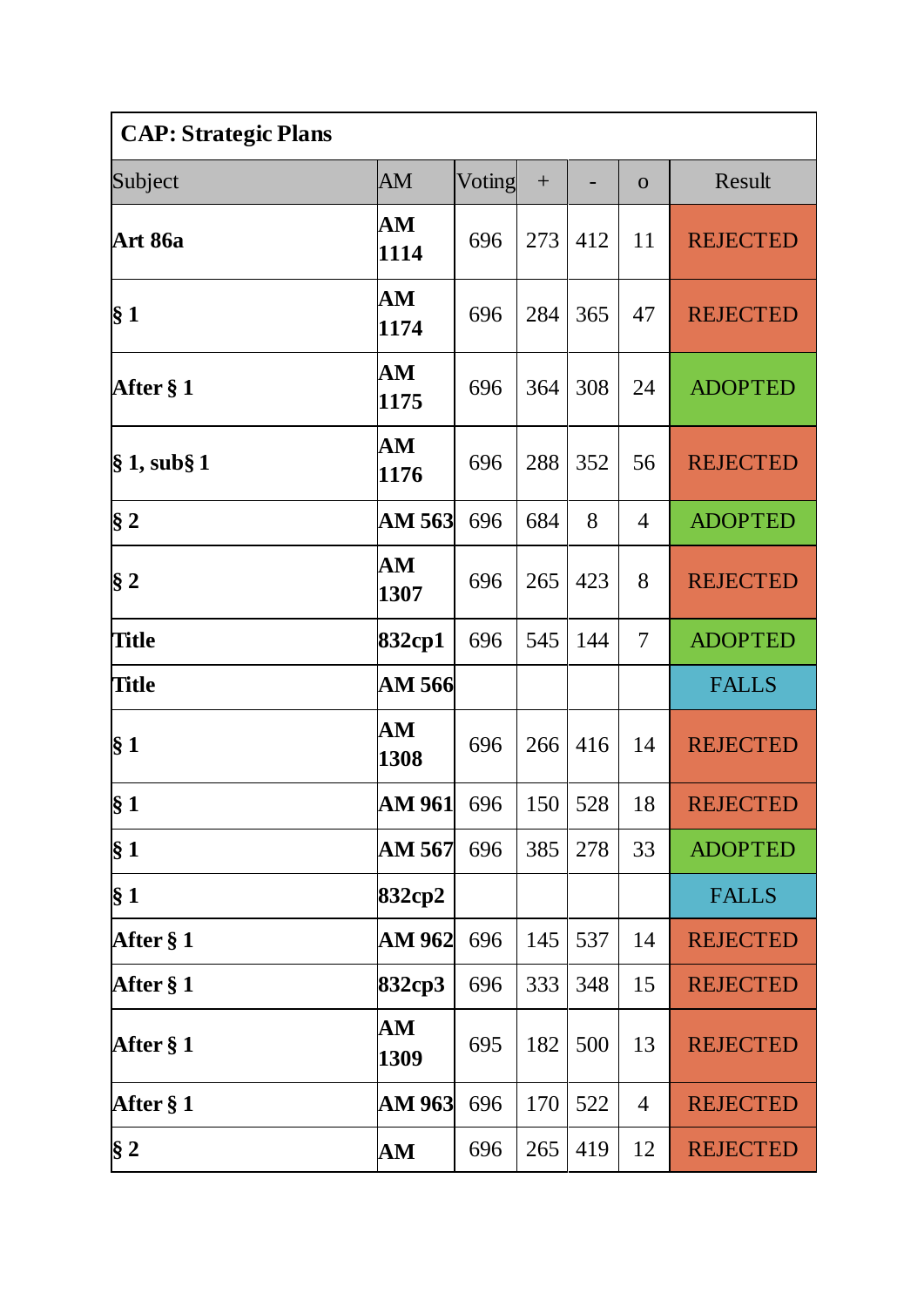|                                     | 1310                         |     |     |     |    |                 |
|-------------------------------------|------------------------------|-----|-----|-----|----|-----------------|
| § 2                                 | AM 964                       | 696 | 154 | 531 | 11 | <b>REJECTED</b> |
| § 2                                 | 832cp4                       | 696 | 370 | 319 | 7  | <b>ADOPTED</b>  |
| $§$ 2                               | AM 568                       |     |     |     |    | <b>FALLS</b>    |
| Art 92a                             | AM<br>1177                   | 695 | 352 | 328 | 15 | <b>ADOPTED</b>  |
| Title and §1                        | 734cp1                       | 695 | 278 | 399 | 18 | <b>REJECTED</b> |
| After § 1                           | $965=$<br>$1311=$<br>1312cp1 | 696 | 295 | 342 | 59 | <b>REJECTED</b> |
| $§$ 2                               | $571=$<br>734cp2             | 696 | 545 | 142 | 9  | <b>ADOPTED</b>  |
| § 2                                 | 1312cp2                      | 696 | 278 | 408 | 10 | <b>REJECTED</b> |
| $\S$ 3, sub $\S$ 1, intro           | $966=$<br>1312cp3            | 696 | 222 | 437 | 37 | <b>REJECTED</b> |
| $\$\,3,$ sub $\S\,1,$ intro         | $572=$<br>734cp3             | 696 | 583 | 87  | 26 | <b>ADOPTED</b>  |
| $\$\,3,$ sub $\S\,1,$ (a)           | 734ср4                       | 696 | 281 | 404 | 11 | <b>REJECTED</b> |
| $\S 3$ , sub $\S 1$ , (b)           | 1312cp4                      | 695 | 160 | 525 | 10 | <b>REJECTED</b> |
| $\$\,3,$ sub $\S\,1,$ (b)           | $573=$<br>734cp5             | 696 | 624 | 36  | 36 | <b>ADOPTED</b>  |
| $\hat{\S}$ 3, sub $\hat{\S}$ 1, (b) | <b>AM 967</b>                | 696 | 170 | 512 | 14 | <b>REJECTED</b> |
| § 3, sub§ 1, (c) sub§ 1             | 1312cp5                      | 696 | 254 | 437 | 5  | <b>REJECTED</b> |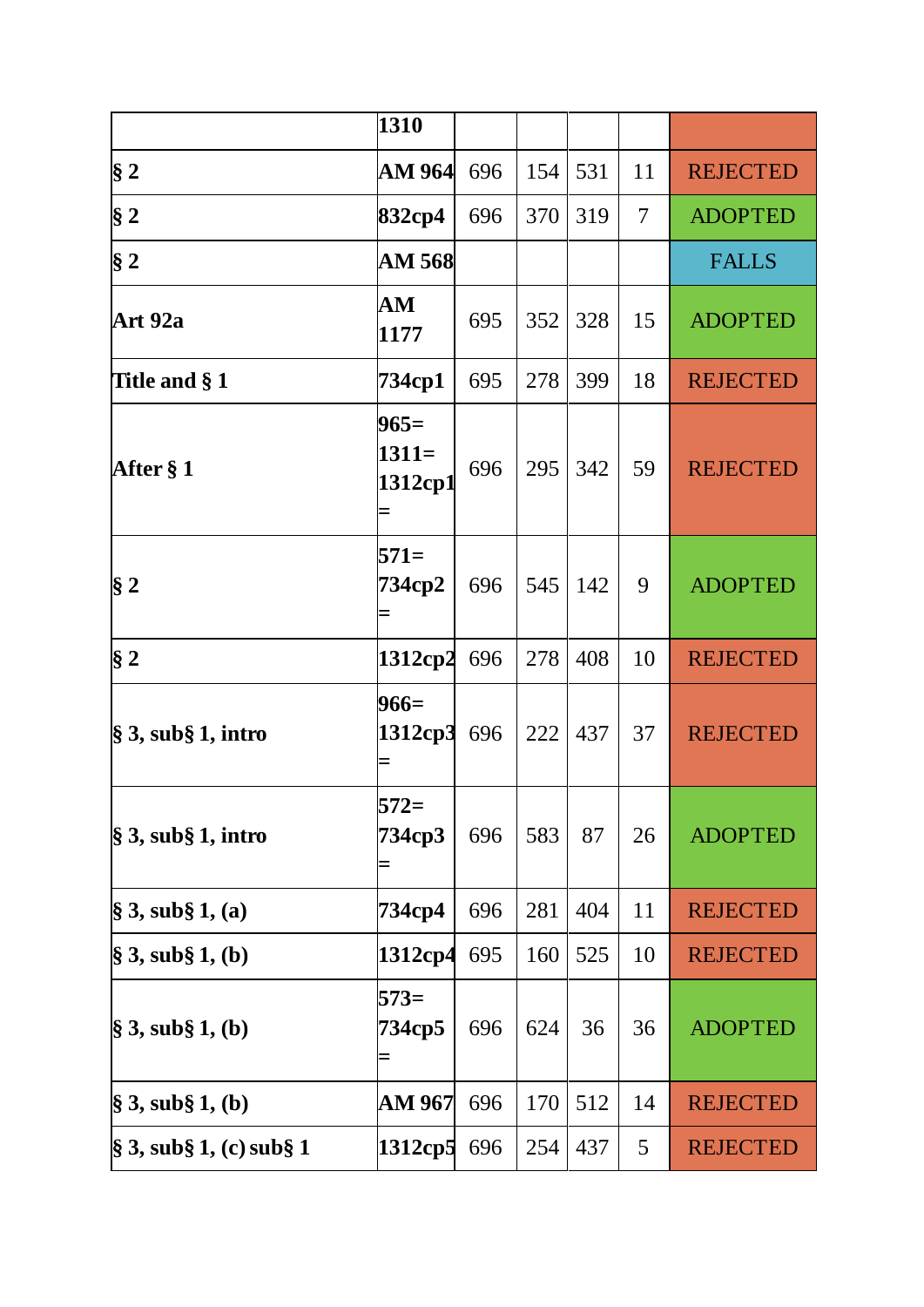| $\S 3$ , sub $\S 1$ , (c) sub $\S 1$ | $574=$<br>734ср6                 | 696 | 593 | 85  | 18 | <b>ADOPTED</b>  |
|--------------------------------------|----------------------------------|-----|-----|-----|----|-----------------|
| § 3, sub§ 1, (c) sub§ 1              | <b>AM 968</b>                    | 696 | 163 | 519 | 14 | <b>REJECTED</b> |
| $\S$ 3, sub $\S$ 1, (c) sub $\S$ 2   | 1312cp6                          | 695 | 155 | 528 | 12 | <b>REJECTED</b> |
| § 3, sub§ 1, (c) sub§ 2              | $575=$<br>734ср7                 | 696 | 581 | 109 | 6  | <b>ADOPTED</b>  |
| $\S$ 3, sub $\S$ 1, (c) sub $\S$ 2   | <b>AM 969</b>                    | 696 | 148 | 533 | 15 | <b>REJECTED</b> |
| After § 3                            | 734ср8                           | 696 | 252 | 433 | 11 | <b>REJECTED</b> |
| § 4                                  | $576=$<br>734ср9                 | 696 | 610 | 52  | 34 | <b>ADOPTED</b>  |
| <b>After</b> § 4                     | $577=$<br>$970=$<br>1312cp7<br>Ξ | 696 | 469 | 217 | 10 | <b>ADOPTED</b>  |
| § 1, after (a)                       | ${\bf AM}$<br>1313               | 696 | 281 | 403 | 12 | <b>REJECTED</b> |
| $\S 1$ , after (a)                   | AM 971                           | 696 | 282 | 405 | 9  | <b>REJECTED</b> |
| § 1, after(f)                        | $972=$<br>$1314=$                | 696 | 277 | 403 | 16 | <b>REJECTED</b> |
| $\S$ 2, after (a)                    | ${\bf AM}$<br>1315               | 696 | 283 | 397 | 16 | <b>REJECTED</b> |
| $\S$ 2, after (e)                    | ${\bf AM}$<br>1316               | 695 | 178 | 509 | 8  | <b>REJECTED</b> |
| After § 2                            | ${\bf AM}$<br>1317               | 696 | 294 | 390 | 12 | <b>REJECTED</b> |
| $§ 1$ , point a                      | $973=$                           | 696 | 286 | 401 | 9  | <b>REJECTED</b> |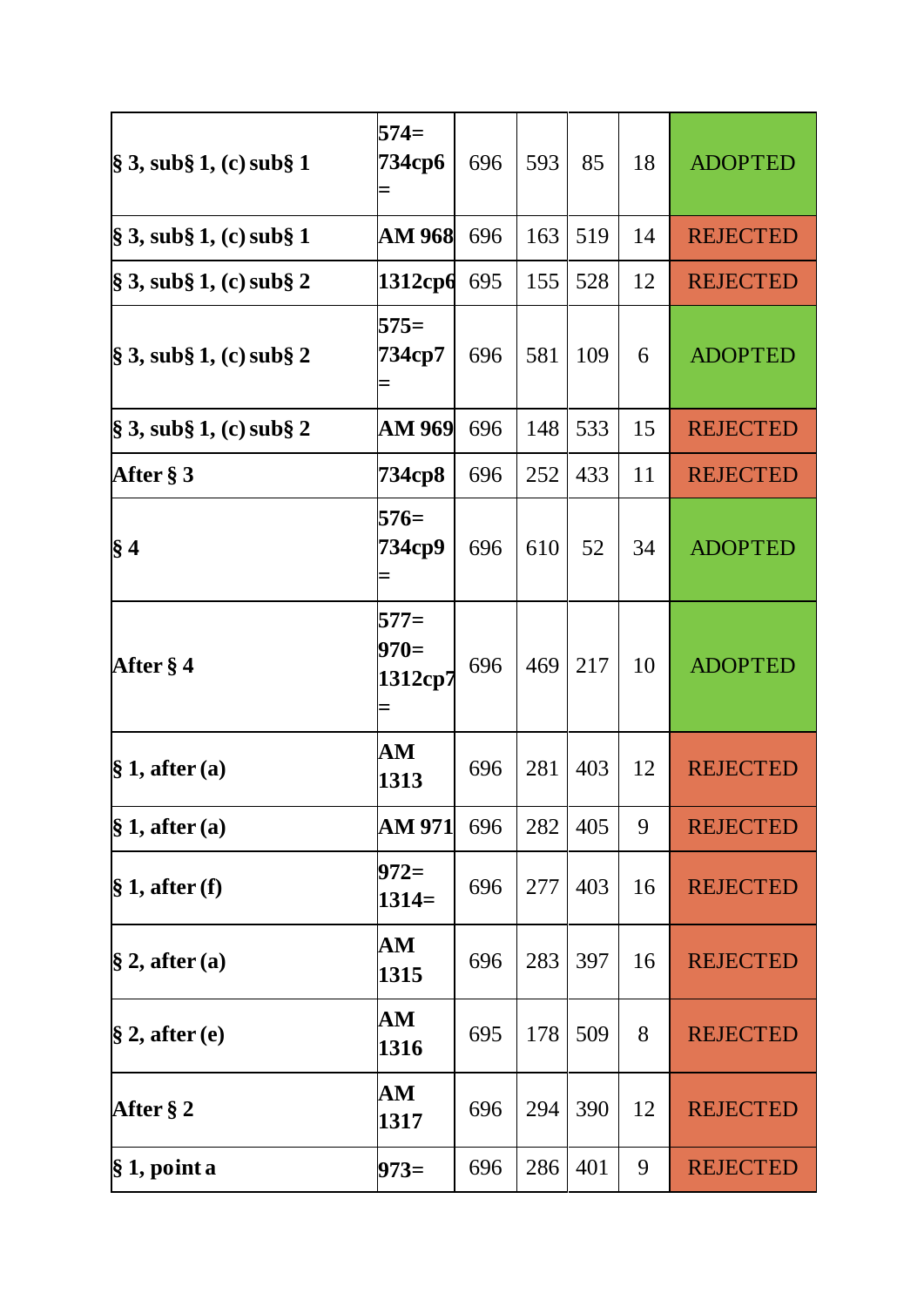|                            | $1318=$            |     |     |     |    |                 |
|----------------------------|--------------------|-----|-----|-----|----|-----------------|
| $\S 2$ , intro             | 974=<br>$1319=$    | 696 | 289 | 392 | 15 | <b>REJECTED</b> |
| $\S$ 2, after (a)          | AM 975             | 695 | 307 | 370 | 18 | <b>REJECTED</b> |
| $\S$ 2, after (a)          | AM<br>1111         | 695 | 211 | 435 | 49 | <b>REJECTED</b> |
| $\S$ 2, after (a)          | ${\bf AM}$<br>1324 | 695 | 290 | 392 | 13 | <b>REJECTED</b> |
| $\S 2, (b)$                | 976=<br>$1320=$    | 696 | 284 | 402 | 10 | <b>REJECTED</b> |
| $\S$ 2, after (b)          | 591/1              | 696 | 578 | 100 | 18 | <b>ADOPTED</b>  |
| $\hat{\S}$ 2, after (b)    | 591/2              | 696 | 469 | 219 | 8  | <b>ADOPTED</b>  |
| $\S$ 2, after (b)          | $977=$<br>$1321=$  |     |     |     |    | <b>FALLS</b>    |
| $\S$ 2, after (b)          | ${\bf AM}$<br>1322 | 696 | 306 | 374 | 16 | <b>REJECTED</b> |
| $\S$ 2, after (e)          | 978=<br>$1323=$    | 696 | 284 | 391 | 21 | <b>REJECTED</b> |
| $\S$ 2, after (f)          | AM<br>1112         | 696 | 412 | 269 | 15 | <b>ADOPTED</b>  |
| Point $(b)$ , after $(ii)$ | ${\bf AM}$<br>1113 | 696 | 423 | 263 | 10 | <b>ADOPTED</b>  |
| After (b)                  | AM 835             | 696 | 517 | 129 | 50 | <b>ADOPTED</b>  |
| Point(a), after (ii)       | AM 836             | 696 | 451 | 227 | 18 | <b>ADOPTED</b>  |
| $\S 1$                     | 1153cp1            | 696 | 521 | 169 | 6  | <b>ADOPTED</b>  |
| $\S 1$                     | <b>AM 618</b>      |     |     |     |    | <b>FALLS</b>    |
| $§$ 2                      | AM                 | 696 | 283 | 400 | 13 | <b>REJECTED</b> |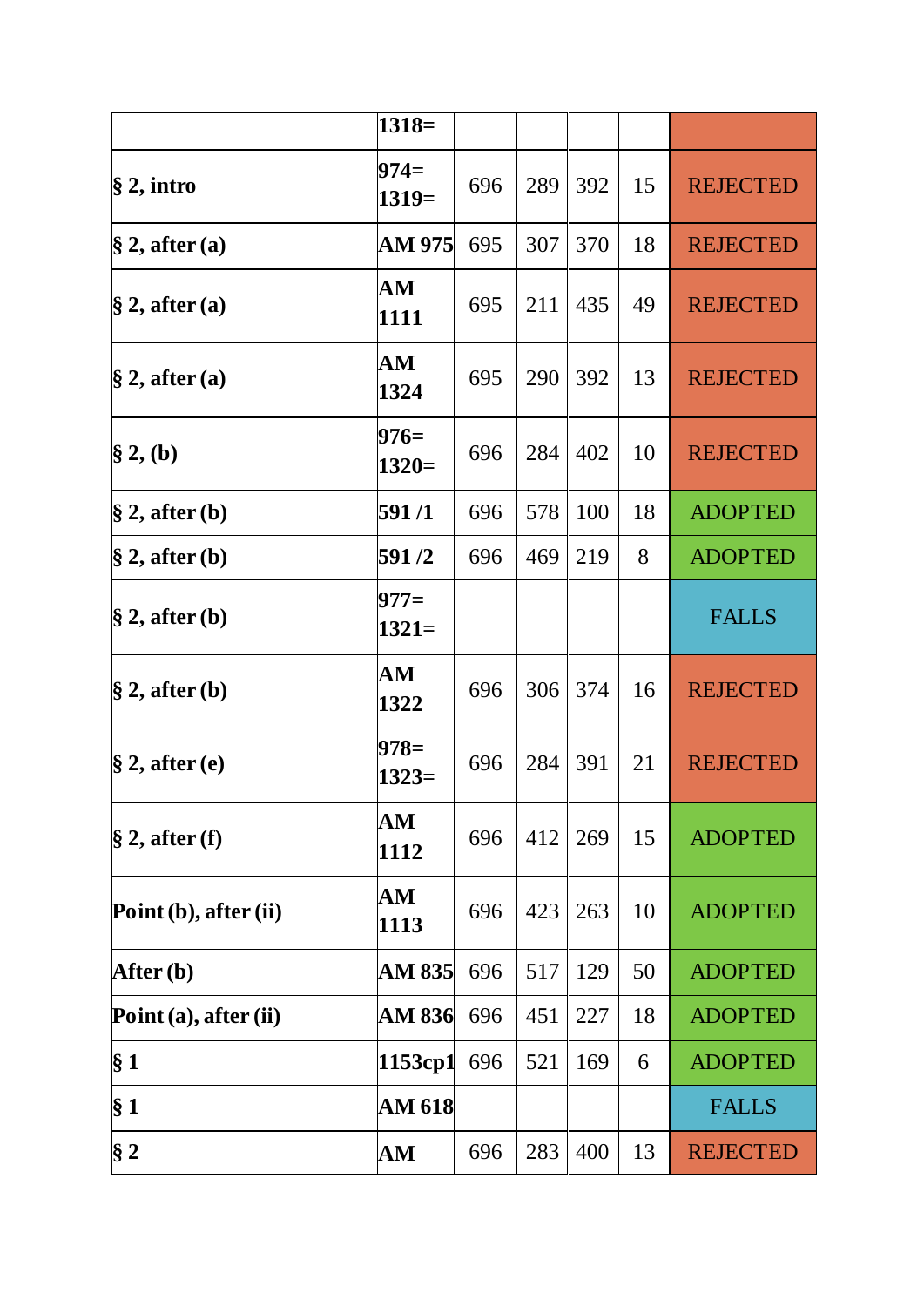|                                | 1325                                     |     |         |                |    |                 |
|--------------------------------|------------------------------------------|-----|---------|----------------|----|-----------------|
| $\S 2$                         | <b>AM 619</b>                            | 696 | 555     | 93             | 48 | <b>ADOPTED</b>  |
| $§$ 2                          | AM 979                                   | 695 | 280     | 406            | 9  | <b>REJECTED</b> |
| § 2                            | 1143/1                                   | 695 | 339     | 348            | 8  | <b>REJECTED</b> |
| $\S 2$                         | 1143/2                                   |     |         |                |    | <b>FALLS</b>    |
| After $\S 2$                   | $980=$<br>$1326=$                        | 696 | 321     | 369            | 6  | <b>REJECTED</b> |
| $\S$ 3, sub $\S$ 1             | $981=$<br>$1327=$                        | 696 | 172     | 492            | 32 | <b>REJECTED</b> |
| $\S$ 3, sub $\S$ 2             | $982=$<br>$1328=$                        | 696 | 282     | 404            | 10 | <b>REJECTED</b> |
| $\S 5$ , sub $\S 1$            | AM<br>1329                               | 696 | 282     | 399            | 15 | <b>REJECTED</b> |
| $\S 5$ , sub $\S 1$            | 1153cp2                                  | 696 | 528     | 155            | 13 | <b>ADOPTED</b>  |
| $\frac{1}{2}$ 5, after sub § 1 | ${\bf AM}$<br>1330                       | 694 | 282     | 402            | 10 | <b>REJECTED</b> |
| $\frac{1}{3}$ 5, sub § 2       | $620=$<br>1153cp3<br>$D=$<br>$1331=$     |     | 696 577 | 44             | 75 | <b>ADOPTED</b>  |
| $\S$ 5, sub $\S$ 3             | 1332D                                    | 696 | 273     | 411            | 12 | <b>REJECTED</b> |
| $§ 5$ , sub§ 3                 | 1153cp4                                  | 696 | 651     | 17             | 28 | <b>ADOPTED</b>  |
| After §7                       | $621=$<br>$983=$<br>1153cp5<br>$= 1333=$ | 696 | 679     | $\overline{7}$ | 10 | <b>ADOPTED</b>  |
| After § 7                      | $622=$<br>$984=$                         | 696 | 255     | 437            | 4  | <b>REJECTED</b> |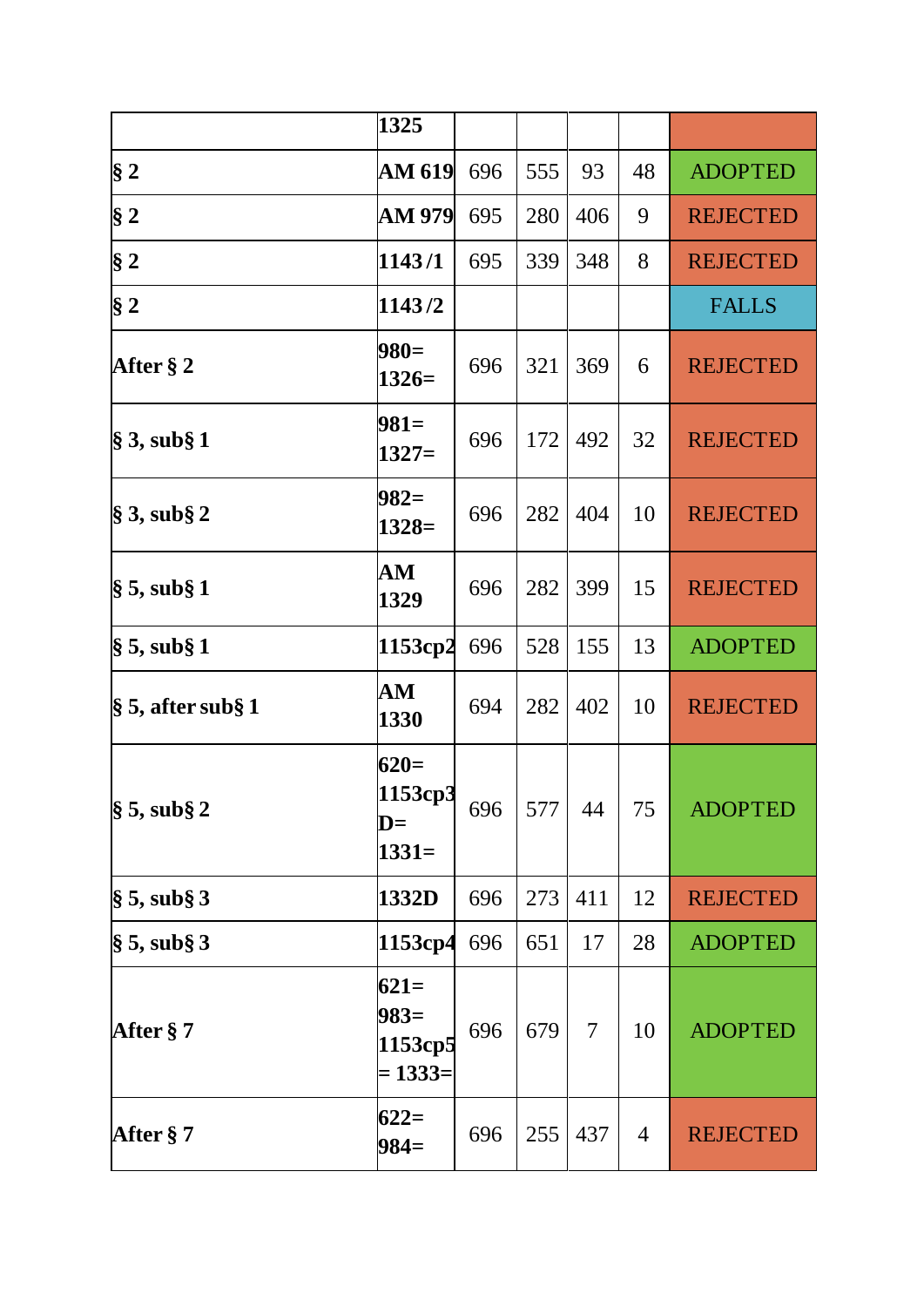| After § 7      | 1153cp6                     | 696 | 642 | 39           | 15 | <b>ADOPTED</b> |
|----------------|-----------------------------|-----|-----|--------------|----|----------------|
| After § 7      | $623=$<br>$985=$<br>1153cp7 | 696 | 601 | 85           | 10 | <b>ADOPTED</b> |
| $\S 1$         | 735cp1                      | 695 | 664 | 13           | 18 | <b>ADOPTED</b> |
| $\S 1$         | AM 624                      |     |     |              |    | <b>FALLS</b>   |
| $§$ 2          | $625=$<br>735cp2<br>Ξ       | 696 | 685 | 6            | 5  | <b>ADOPTED</b> |
| § 7            | $626=$<br>735cp3            | 696 | 673 | 18           | 5  | <b>ADOPTED</b> |
| $\S 8$         | $627=$<br>735cp4<br>Ξ       | 696 | 682 | 10           | 4  | <b>ADOPTED</b> |
| $\S 9$         | $628=$<br>735cp5            | 696 | 690 | $\mathbf{1}$ | 5  | <b>ADOPTED</b> |
| After § 1      | <b>AM 631</b>               | 696 | 513 | 176          | 7  | <b>ADOPTED</b> |
| After § 1      | 736cp1                      |     |     |              |    | <b>FALLS</b>   |
| $\S 2$ , intro | 736ср2                      | 696 | 616 | 51           | 29 | <b>ADOPTED</b> |
| $\S 2, (g)$    | $632=$<br>$35cp3=$          | 696 | 529 | 150          | 17 | <b>ADOPTED</b> |
| $\S 2, (h)$    | $633=$<br>735ср4<br>Ξ       | 696 | 582 | 100          | 14 | <b>ADOPTED</b> |
| $\S 3$         | 735cp5                      | 696 | 624 | 64           | 8  | <b>ADOPTED</b> |